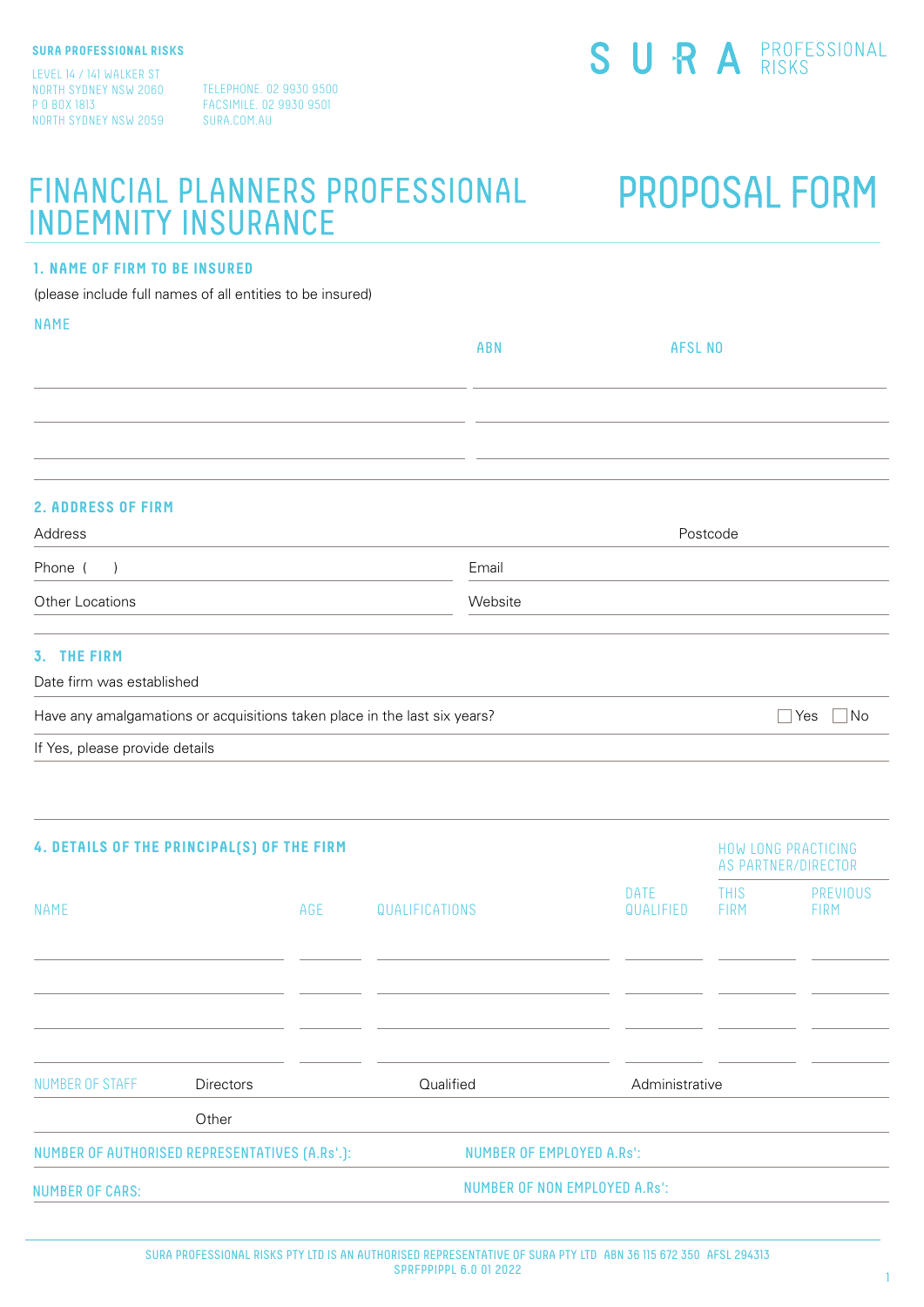#### **5. PROFESSIONAL MEMBERSHIPS**

a) Please list the Professional Body/s or Association/s of which the Insured is a Member and/or holds a practising certificate for:

b) Has the Insured ever been disqualified, expelled or deregistered by a Professional Body/Association or Regulator?

#### **6. NATURE OF YOUR BUSINESS**

Please provide detail of the precise nature of your business.

Please provide copies of any brochures which may assist the insurer to better understand your business.

#### **7. ACTIVITIES BREAKDOWN**

Please detail the approximate percentage of your income to the following areas:

| Financial Planning / General Advice            | $\%$                  |
|------------------------------------------------|-----------------------|
| Investment Advice / Selection                  | %                     |
| Client Portfolio Administration and Reporting  | %                     |
| Life Insurance                                 | %                     |
| Personal Insurance                             | %                     |
| General Insurance                              | %                     |
| Mortgage Broking                               | %                     |
| Finance Broking                                | %                     |
| Accounts Preparation/Bookkeeping               | %                     |
| <b>Tax Returns</b>                             | %                     |
| <b>Tax Advice</b>                              | %                     |
| <b>SMSF Establishment &amp; Administration</b> | %                     |
| <b>SMSF Audit</b>                              | $\%$                  |
|                                                | Total must equal 100% |

Attached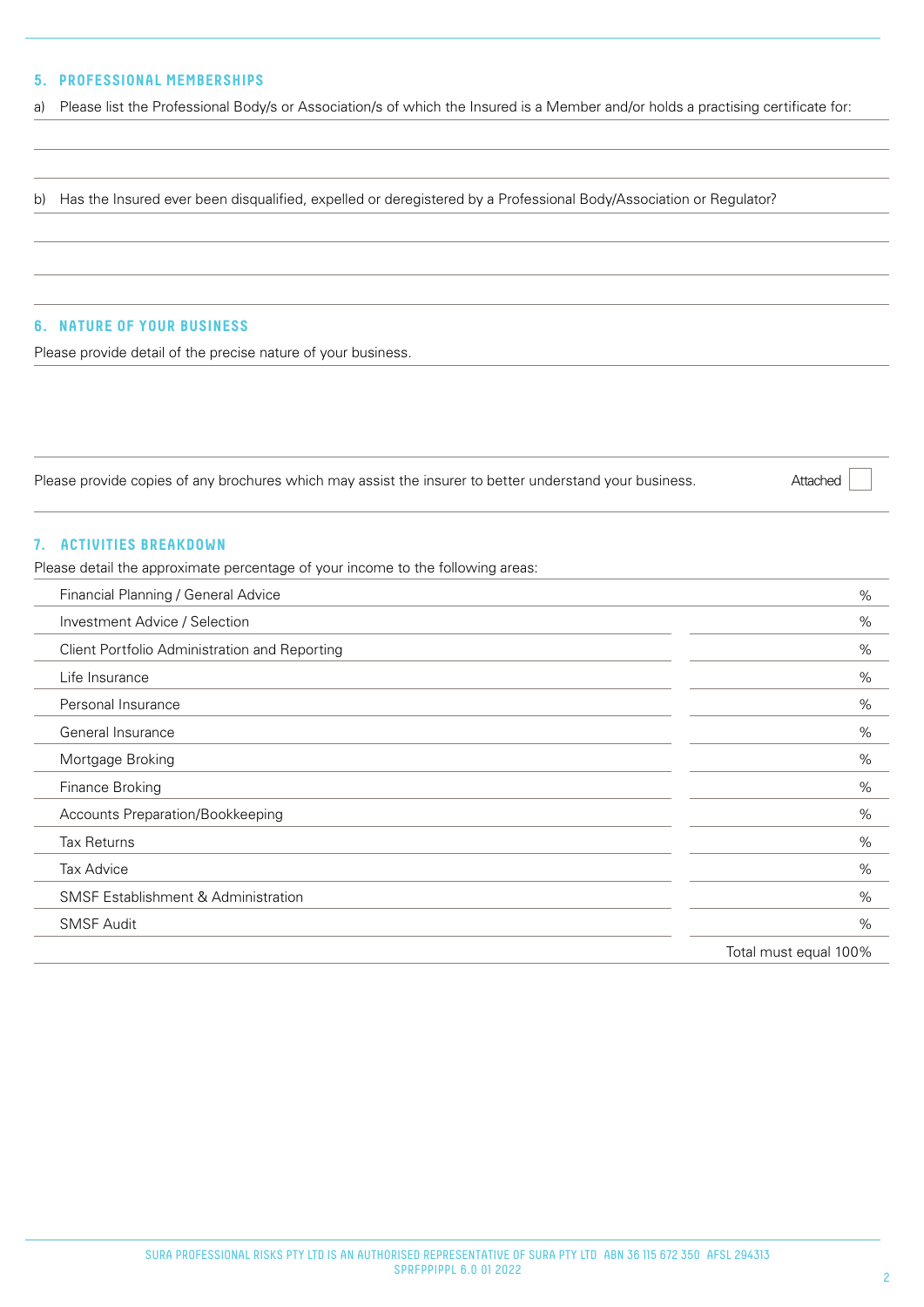#### **8. INVESTMENTS**

a) Please advise the allocation of the clients investment across all licenses combined according to the following breakdown:

|      | <b>INVESTMENT</b>                                                                                                                                  | <b>CLIENT INVESTMENT</b> | <b>PERCENTAGE</b> |      |
|------|----------------------------------------------------------------------------------------------------------------------------------------------------|--------------------------|-------------------|------|
|      | Australian Equities on a Direct basis                                                                                                              | \$                       |                   | $\%$ |
|      | Australian Equities via Managed Funds                                                                                                              | \$                       |                   | %    |
|      | Overseas Equities on a Direct basis                                                                                                                | \$                       |                   | $\%$ |
|      | Overseas Equities via Managed Funds                                                                                                                | \$                       |                   | $\%$ |
|      | Fixed Interest Securities and/or cash                                                                                                              | \$                       |                   | $\%$ |
|      | Property Trusts on a Direct basis                                                                                                                  | \$                       |                   | $\%$ |
|      | Property Trusts Via Managed Funds                                                                                                                  | \$                       |                   | %    |
|      | Public Offer Superannuation                                                                                                                        | \$                       |                   | %    |
|      | Hedge Funds                                                                                                                                        | \$                       |                   | $\%$ |
|      | Derivatives (other than Hedge Funds)                                                                                                               | \$                       |                   | $\%$ |
|      | Registered Managed Investment Schemes                                                                                                              | \$                       |                   | $\%$ |
|      | Unregistered Managed Investment Schemes                                                                                                            | \$                       |                   | $\%$ |
|      | Tax Effective Schemes (with or without ATO Product Ruling)                                                                                         | \$                       |                   | $\%$ |
|      | Unlisted Securities (for which a liquid market does not exist<br>or for which units can not be redeemed on demand)                                 | \$                       |                   | $\%$ |
|      | Investments in single underlying asset or debt instrument                                                                                          | \$                       |                   | %    |
|      | Any other product or service from an entity which you are<br>associated (financially or otherwise)                                                 | \$                       |                   | $\%$ |
|      | Any other product or service that you would consider<br>potentially high risk or speculative?                                                      | \$                       |                   | %    |
|      | <b>Hybrid Securities</b>                                                                                                                           | \$                       |                   | $\%$ |
|      | Other, please provide details                                                                                                                      | \$                       |                   | $\%$ |
|      | <b>Total Funds Under Advice/Management</b>                                                                                                         | \$                       |                   | $\%$ |
| b)   | Has the above allocation of clients investments varied significantly in the past 3 years?                                                          |                          | Yes<br>No         |      |
|      | If Yes, please provide full details                                                                                                                |                          |                   |      |
| C)   | Does the Insured have a financial or beneficial interest in any investment product/s?                                                              |                          | No<br>Yes         |      |
| 9.   | <b>MARGIN LENDING</b>                                                                                                                              |                          |                   |      |
|      | If you advise on Margin Lending, please answer the following questions:                                                                            |                          |                   |      |
| Τ.   | Please advise the number of clients that have Margin Lending                                                                                       |                          |                   |      |
| ΙΙ.  | Please advise the total value of all margin loans outstanding                                                                                      |                          | \$                |      |
| III. | Do you provide your clients with a copy of the current PDS for each<br>Funding provider when recommending Margin Lending products?                 |                          | Yes<br>No         |      |
| IV.  | What is the maximum LVR when you set a margin facility?                                                                                            |                          | %                 |      |
| V.   | Do you provide your clients with adequate details regarding the investment,<br>interest rate and margin call risks associated with margin lending? |                          | Yes<br>No         |      |
| VI.  | Do you recommend that your clients seek independent tax advice<br>regarding the implications of margin lending?                                    |                          | No<br>Yes         |      |
|      | If No, do you refer them to a qualified accountant?                                                                                                |                          | No<br>Yes         |      |
|      | Please attach a list of Margin Lending facilities utilised by you in your Approved Products List                                                   |                          |                   |      |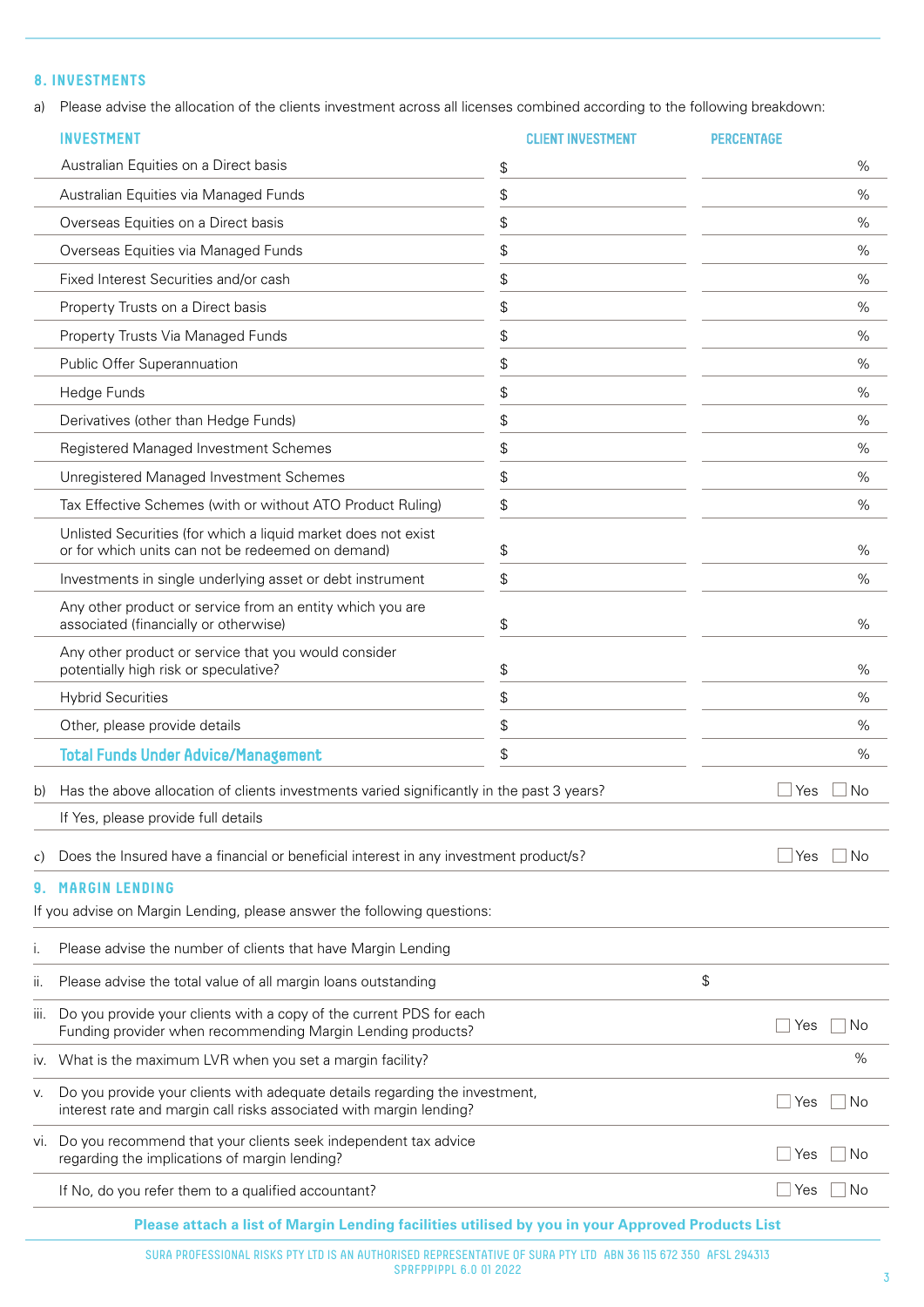|     | <b>10. MANAGED DISCRETIONARY ACCOUNTS</b>                                                                                                                                                                                                                                                                                            |     |      |
|-----|--------------------------------------------------------------------------------------------------------------------------------------------------------------------------------------------------------------------------------------------------------------------------------------------------------------------------------------|-----|------|
|     | Are you involved in client portfolio management on a Discretionary basis (MDA)?                                                                                                                                                                                                                                                      | Yes | Νo   |
|     | If Yes, please provide the following information:                                                                                                                                                                                                                                                                                    |     |      |
|     | Total Number of clients that have MDA's                                                                                                                                                                                                                                                                                              |     |      |
|     | Total funds under management in respect of MDA's                                                                                                                                                                                                                                                                                     |     |      |
|     | Please provide a copy of the standard MDA client agreement                                                                                                                                                                                                                                                                           |     |      |
|     | Do you use an independent MDA service provider?                                                                                                                                                                                                                                                                                      | Yes | No   |
|     | If Yes, please provide details and a copy of the contract                                                                                                                                                                                                                                                                            |     |      |
| 11. | <b>GENERAL INFORMATION</b>                                                                                                                                                                                                                                                                                                           |     |      |
| a)  | Please check Yes or No as applicable:                                                                                                                                                                                                                                                                                                |     |      |
|     | i. Has any director or officer or Financial Planner ever been bankrupt, deregistered or expelled<br>by the FPA or disqualified from being a Company Director?                                                                                                                                                                        | Yes | No   |
|     | If Yes, please provide details                                                                                                                                                                                                                                                                                                       |     |      |
|     | ii. Is more than 50% of your client base derived from a single company, or group of clients?                                                                                                                                                                                                                                         | Yes | No   |
|     | If Yes, please provide details                                                                                                                                                                                                                                                                                                       |     |      |
|     | iii. How do you ensure that your A.Rs' and Corporate A.Rs' do not act outside of the authority your AFSL has granted?                                                                                                                                                                                                                |     |      |
|     | Please provide comment:                                                                                                                                                                                                                                                                                                              |     |      |
|     | iv. Do you ensure that all the Directors and Employees of the CAR's under your AFSL are provided with written<br>authority to provide advice?                                                                                                                                                                                        | Yes | No   |
|     | Please provide comment:                                                                                                                                                                                                                                                                                                              |     |      |
|     | v. (a). For those A.Rs' specifically involved in recommending & advising on Self-Managed Super Funds (SMSF) has<br>training been put in place to ensure that the advice regarding these investment vehicles complies with the standards of<br>The Financial Planning Association of Australia and The SMSF Association of Australia? |     |      |
|     | Please provide comment:                                                                                                                                                                                                                                                                                                              |     |      |
|     | (b). What is the minimum monetary threshold required before advising clients to commence or remain in an SMSF arrangement?                                                                                                                                                                                                           |     |      |
|     | Please provide comment:                                                                                                                                                                                                                                                                                                              |     |      |
|     | (c). Do you or your A.Rs' recommend single asset property investment &/or recommend &/or facilitate<br>Limited Recourse Borrowing Arrangements for SMSF clients?                                                                                                                                                                     | Yes | l No |
|     | If Yes, please provide comment:                                                                                                                                                                                                                                                                                                      |     |      |
|     | vi. Have you or an A.R of your AFSL introduced or provided advice in connection with any investment in<br>collapsed or frozen funds, mezzanine finance, capital notes, collapsed agri products or tax advantage schemes?                                                                                                             | Yes | No.  |
|     | If you have provided advice in connection with these products, please provide details:                                                                                                                                                                                                                                               |     |      |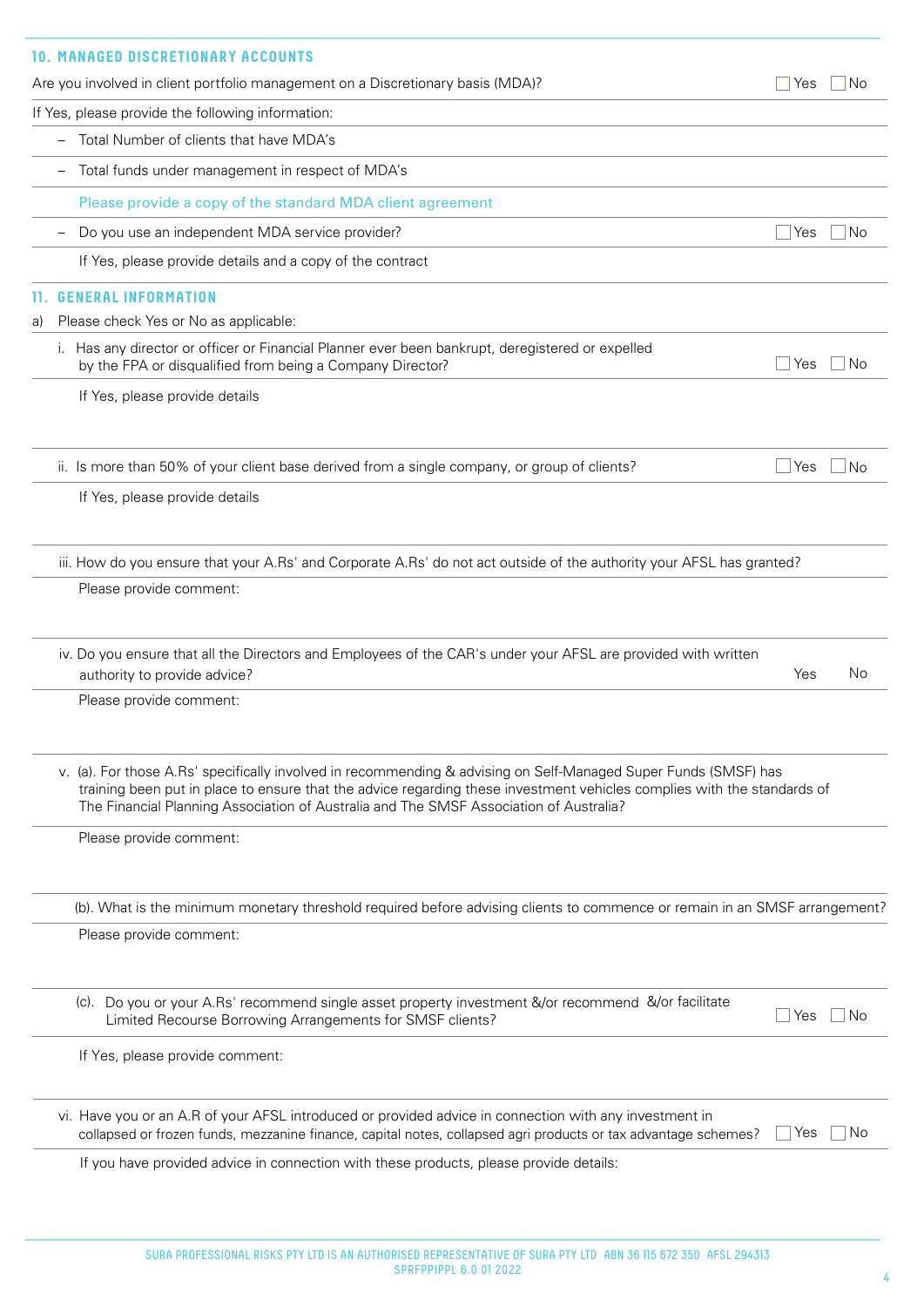| vii. (a). Has your business been stressed tested for cyber / privacy efficacy and security?                                                                                             | Yes<br>- No  |
|-----------------------------------------------------------------------------------------------------------------------------------------------------------------------------------------|--------------|
| (b). If staff are using laptops/computers to access work files systems, emails etc, have You ensured<br>that they have up to date antivirus software and are files backed up regularly? | - No<br>Yes  |
| (c). Have You implemented any additional controls to mitigate any other possible fraud or dishonesty?                                                                                   | - No<br>Yes. |

If "No", please provide comment

| viii. Where You receive an instruction to transfer money, credit, securities or other funds or property of value do you always:                                                           |      |      |  |
|-------------------------------------------------------------------------------------------------------------------------------------------------------------------------------------------|------|------|--|
| (a), authenticate the validity of the instruction via a call back to the client on record?                                                                                                | Yes. | - No |  |
| (b). confirm the validity of any bank account into which the proceeds of any transaction are to be paid?                                                                                  | Yes  | - No |  |
| ix. If you were previously an A.R of another AFSL have you agreed to indemnify the AFSL for any claims or matters<br>arising from the services provided whilst an AR of the dealer group? | Yes  | N٥   |  |

If "Yes" you have given an indemnity, please provide details.

#### b) Please provide the following client profile details:

| ACCOUNT BANDS<br>(based on amount invested<br>or managed on behalf of clients) | NUMBER OF CLIENT ACCOUNT | TOTAL AMOUNT<br>INVESTED OR MANAGED | TOTAL FEE OR<br><b>COMMISSION INCOME</b> |
|--------------------------------------------------------------------------------|--------------------------|-------------------------------------|------------------------------------------|
| Up to \$250k                                                                   |                          |                                     | S                                        |
| More than \$250k, Up to \$1mil                                                 |                          |                                     |                                          |
| More than \$1mil, Up to \$5mil                                                 |                          |                                     |                                          |
| More than \$5mil                                                               |                          |                                     | \$                                       |
| <b>TOTAL</b>                                                                   |                          |                                     |                                          |

#### If you are unable to provide the above client profile, please provide any other details of your client base that will assist us to understand your business.

| C) | Do you or have you or any parent, subsidiary or other related entity engaged in real estate sales<br>or development, actual construction, fabrication, erection or any form of works contracting? | INo<br>Yes |
|----|---------------------------------------------------------------------------------------------------------------------------------------------------------------------------------------------------|------------|
|    | If Yes please provide detail below;                                                                                                                                                               |            |
|    | names of the other entities involved, outlining their relationship to you                                                                                                                         |            |
|    |                                                                                                                                                                                                   |            |

ii. full details including a description of the nature of the involvement in the relevant activity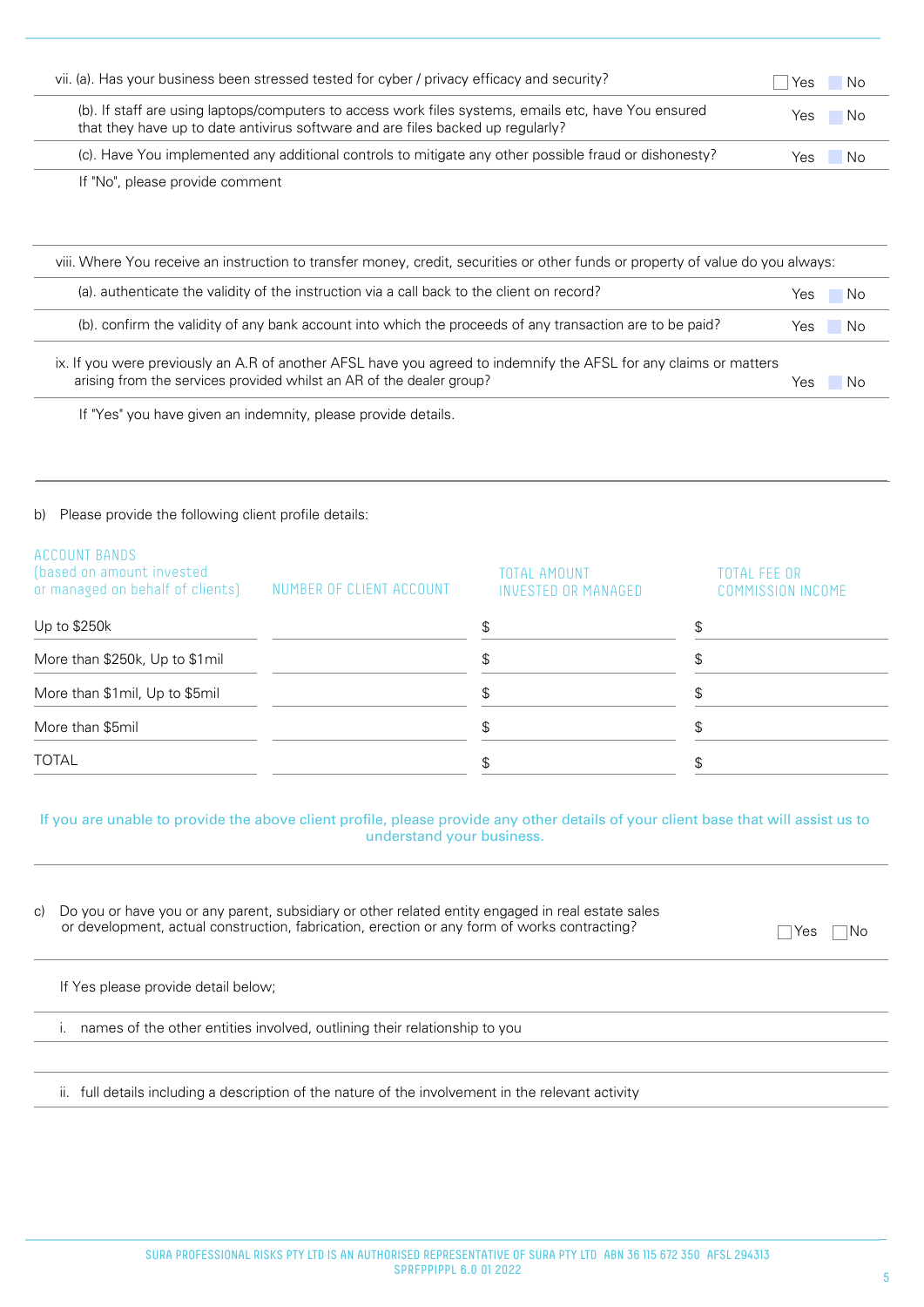#### 12. TRAINING AND RISK MANAGEMENT

|           | Please attach:                                                                                                                                                                                                                                                                                                                    |           |
|-----------|-----------------------------------------------------------------------------------------------------------------------------------------------------------------------------------------------------------------------------------------------------------------------------------------------------------------------------------|-----------|
|           | Details of your training and development program                                                                                                                                                                                                                                                                                  | Attached  |
|           | Details of your program for regular reviews and internal licensing/assessment of your A.R                                                                                                                                                                                                                                         | Attached  |
| ٠         | Most recent external audit report and remedial actions taken on key concerns                                                                                                                                                                                                                                                      | Attached  |
| $\bullet$ | Your latest complaints register                                                                                                                                                                                                                                                                                                   | Attached  |
| ٠         | Your switching/replacement policy guidelines                                                                                                                                                                                                                                                                                      | Attached  |
|           | A current copy of your Approved Products List                                                                                                                                                                                                                                                                                     | Attached  |
|           | A current copy of your SOA<br>٠                                                                                                                                                                                                                                                                                                   | Attached  |
|           | A current copy of your FSG                                                                                                                                                                                                                                                                                                        | Attached  |
| ٠         | If a new license, a copy of the A5 Proof Document                                                                                                                                                                                                                                                                                 | Attached  |
| a)        | 13. CLAIMS AND CIRCUMSTANCES<br>Please answer the following questions after enquiry with your organisation.<br>Has any claim been made, or has negligence been alleged, against you or any of the<br>present or former Principals, or have any circumstances been notified to insurers<br>which may result in a claim being made? | No<br>Yes |
|           | If Yes, please provide details                                                                                                                                                                                                                                                                                                    |           |
| b)        | Are there any circumstances not already notified to insurers which may give rise<br>to a claim against you or any prior corporate practice or any of the present or former Principals?                                                                                                                                            | Yes<br>No |
|           | If Yes, please provide details                                                                                                                                                                                                                                                                                                    |           |
| C)        | Are there any claims against previous practices which may give rise<br>to a claim against either a Principal or You?                                                                                                                                                                                                              | Yes<br>No |

If Yes, please provide details

d) Are there any Registered Complaints you consider could potentially lead to a claim?  $\Box$  Yes  $\Box$  No

If Yes, please provide details

#### 14**. OVERSEAS WORK (OUTSIDE AUSTRALIA AND NEW ZEALAND)**

Have you performed work, or do you intend to, perform work overseas?  $\Box$  Yes  $\Box$  Yes  $\Box$  No

If Yes, please provide details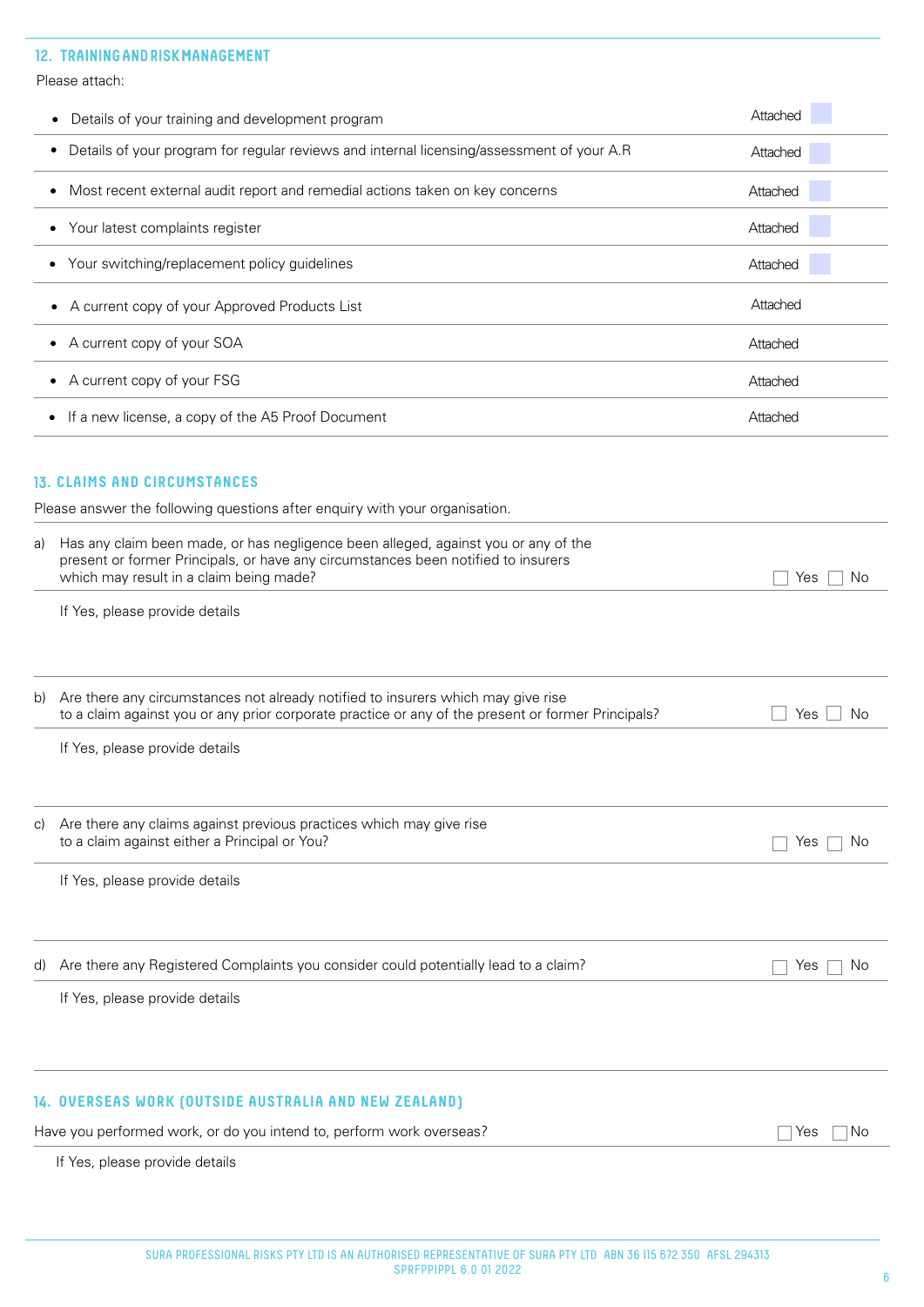| 15. INCOME |                                      |                                              |                                                                                            |             |                    | <b>AUSTRALIA</b> |           |   | OVERSEAS   |   |     |           |
|------------|--------------------------------------|----------------------------------------------|--------------------------------------------------------------------------------------------|-------------|--------------------|------------------|-----------|---|------------|---|-----|-----------|
|            |                                      | Actual gross fees for the past 12 months     |                                                                                            |             | \$                 |                  |           |   | \$         |   |     |           |
|            |                                      | Actual gross fees for the previous 12 months |                                                                                            |             | \$                 |                  |           |   | \$         |   |     |           |
|            |                                      | Estimated gross fees for the next 12 months  |                                                                                            |             | \$                 |                  |           |   | \$         |   |     |           |
|            |                                      |                                              | Please provide a percentage breakdown of fees by location:                                 |             |                    |                  |           |   |            |   |     |           |
| <b>NSW</b> | VIC<br>%                             | QLD<br>%                                     | SA<br>%                                                                                    | WA<br>%     | <b>TAS</b><br>$\%$ | %                | <b>NT</b> | % | <b>ACT</b> | % | 0/S | %         |
|            |                                      |                                              |                                                                                            |             |                    |                  |           |   |            |   |     |           |
|            | <b>16. DETAILS OF EXISTING COVER</b> |                                              | Does the Practice carry or has the Practice ever carried Professional Indemnity Insurance? |             |                    |                  |           |   |            |   | Yes | $\Box$ No |
|            | If Yes, please provide details:      |                                              |                                                                                            |             |                    |                  |           |   |            |   |     |           |
|            | Name of Insurer                      |                                              |                                                                                            |             |                    |                  |           |   |            |   |     |           |
|            | Expiry Date of Policy                |                                              |                                                                                            |             |                    |                  |           |   |            |   |     |           |
|            | Limit of Indemnity \$                |                                              |                                                                                            |             |                    |                  |           |   |            |   |     |           |
|            |                                      |                                              |                                                                                            |             |                    |                  |           |   |            |   |     |           |
|            | Deductible \$                        |                                              |                                                                                            |             |                    |                  |           |   |            |   |     |           |
|            | Expiring Premium \$                  |                                              |                                                                                            |             |                    |                  |           |   |            |   |     |           |
|            | <b>17. LIMIT AND DEDUCTIBLE</b>      |                                              |                                                                                            |             |                    |                  |           |   |            |   |     |           |
|            |                                      | What limit of indemnity do you require?      |                                                                                            |             |                    |                  |           |   |            |   |     |           |
|            | $\Box$ \$2,000,000                   | \$3,000,000                                  |                                                                                            | \$4,000,000 |                    | \$5,000,000      |           |   | Other \$   |   |     |           |
|            | What is your preferred Deductible?   |                                              |                                                                                            |             |                    |                  |           |   |            |   |     |           |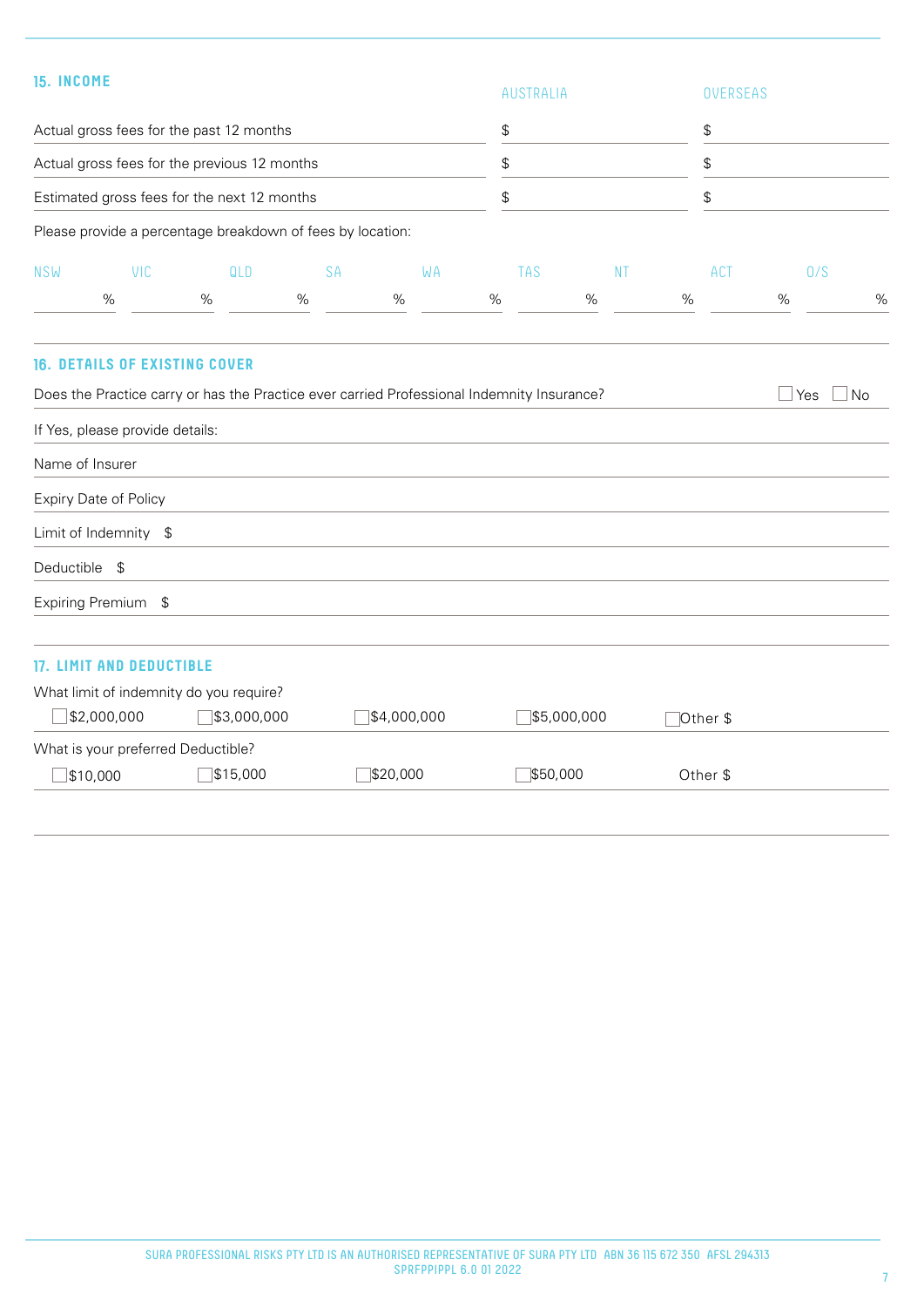## IMPORTANT NOTICES

# SURA PROFESSIONAL

The information you provide in this document and through any other documentation, either directly or through your insurance broker, will be relied upon by the insurer to decide whether or not to accept your insurance as proposed and if so, on what terms.

Every question must be answered fully, truthfully and accurately. If space is insufficient for your answer, please use additional sheets, sign and date each one and attach them to this document.

If you do not understand or if you have any questions regarding any matter in this document, including the Important Notices, please contact us or your insurance broker before signing the Declaration at the end of this document.

Unless we have confirmed in writing that temporary cover has been arranged, no insurance is in force until the risk proposed has been accepted in writing by us and you have paid or agreed to pay the premium.

#### **YOUR DUTY OF DISCLOSURE**

This Policy is subject to the Insurance Contracts Act 1984 (Act). Under that Act You have a Duty of Disclosure.

Before You take out insurance with Us, You have a duty to tell Us of everything that You know, or could reasonably be expected to know, may affect Our decision to insure You and on what terms. If You are not sure whether something is relevant You should inform Us anyway.

You have the same duty to inform Us of those matters before You renew, extend, vary, or reinstate Your contract of insurance. The duty applies until the Policy is entered into, or where relevant, renewed, extended, varied or reinstated (Relevant Time).

If anything changes between when the answers are provided to Us or disclosures are made and the Relevant Time, You need to tell Us.

Your duty however does not require disclosure of matters that: reduce the risk;

- are common knowledge;
- We know or, in the ordinary course of Our business, ought to know; or
- We have indicated We do not want to know.

If You do not comply with Your duty of disclosure, We may be entitled to:

- reduce Our liability for any claim;
- cancel the contract;
- refuse to pay the claim; or
- avoid the contract from its beginning, if Your non-disclosure was fraudulent.

#### **CLAIMS MADE POLICY**

This proposal is for a Claims Made Policy. This means that the policy only responds to:

- Claims first made against you and notified to the Insurer during the policy period arising from events after any retroactive date on the policy, and
- Events of which you first become aware during the policy period that could give rise to a future claim provided that you notify the Insurer during the policy period of the circumstances of such events and they arose after any retroactive date on the policy.

When the policy expires, no claims can be made on the policy even though the event giving rise to the claim may have occurred during the policy period.

#### **PRIVACY**

We are committed to protecting your privacy in accordance with the Privacy Act 1988 (Cth) and the Australian Privacy Principles (APPs), which will ensure the privacy and security of your personal information.

The information provided in this document and any other documents provided to us will be dealt with in accordance with our Privacy Policy. By executing this document you consent to collection, use and disclosure of your personal information in accordance with our Privacy Policy. If you do not provide the personal information requested or consent to its use and disclosure in accordance with our Privacy Policy, your application for insurance may not be accepted, we may not be able to administer your services/products, or you may be in breach of your duty of disclosure.

Our Privacy Policy explains how we collect, use, disclose and handle your personal information including transfer overseas and provision to necessary third parties as well as your rights to access and correct your personal information and make a complaint for any breach of the APPs.

A copy of our Privacy Policy is located on our website at www.sura.com.au Please access and read this policy.

If you have any queries about how we handle your personal information or would prefer to have a copy of our Privacy Policy mailed to you, please ask us.

If you wish to access your file please ask us.

#### **NOT A RENEWABLE CONTRACT**

Most Professional Indemnity Insurances are not renewable contracts so the Policy will terminate on the expiry date indicated. If you therefore require a subsequent Policy, you will need to complete and submit a new proposal form for assessment prior to the termination of the current policy.

#### **AGENT OF INSURERS**

In arranging this insurance, SURA Professional Risks Pty Ltd is acting under an authority given to it by insurers, and is acting as the agent of the insurer and not as your agent.

#### **GENERAL INSURANCE CODE OF PRACTICE**

We proudly support the General Insurance Code of Practice.

The purpose of the Code is to raise the standards of practice and service in the general insurance industry.

For further information on the Code, please visit www.codeofpractice.com.au or alternatively You can request a brochure on the Code from Us.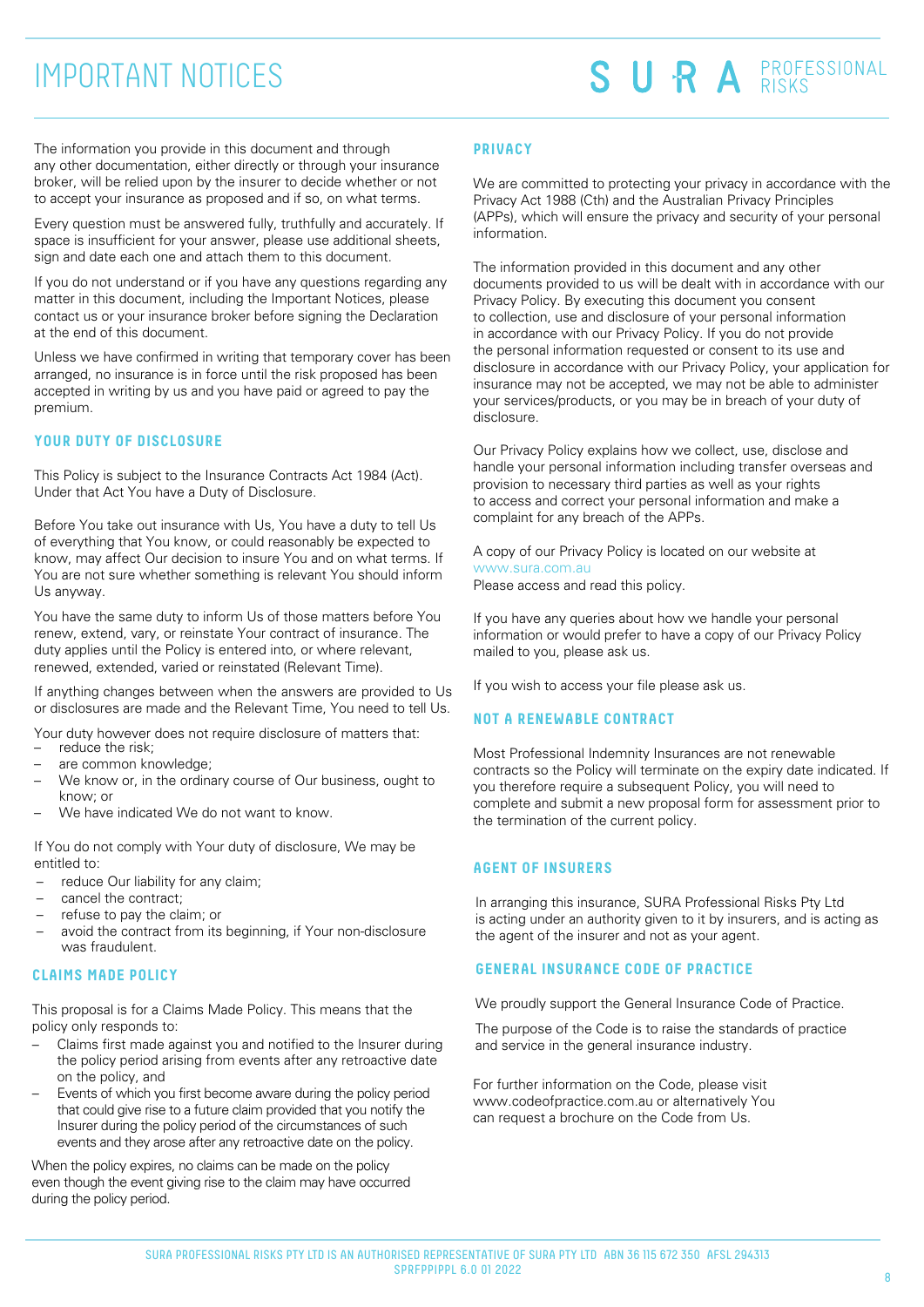## DECLARATION AND AGREEMENT

SURA PROFESSIONAL

| a) | Declined a proposal, refused a renewal or terminated insurance?                                                                                 | No<br>Yes  |
|----|-------------------------------------------------------------------------------------------------------------------------------------------------|------------|
| b) | Required an increased premium or imposed special conditions?                                                                                    | No.<br>Yes |
| C) | Declined an insurance claim by the Insured or reduced its liability to pay an<br>insurance claim in full (other than by application of excess)? | Yes<br>N٥  |
|    | If Yes to a), b), or c) please give details:                                                                                                    |            |

This Declaration must be signed by the intending insured as the Proposer(s). If the intending insured is a Company, Partnership or other business venture or involves more than one person or entity, then the person signing this declaration must be authorised to sign on behalf of all persons / entities identified as the intending insured(s).

Before completing this document, I/We have read and understood the information herein, including the Important Notices.

I/We agree that this Proposal Form together with any other information supplied by me/us shall form the basis of any Contract of Insurance effected. I/We undertake to inform the insurer of any material alteration to this information occurring before the proposed insurance commences.

I/We declare that the statements and particulars contained within this Proposal Form are true and that I/We have not mis-stated or suppressed any material facts.

I/We understand that the insurer is relying on information supplied herein to decide whether or not to accept or reject this risk and that no material information has been knowingly withheld.

I/We acknowledge that by submitting this completed Proposal Form (with any other information) I/We consent that the insurer may use and disclose my/our personal information in accordance with the "Privacy Statement" at the beginning of this Proposal. This consent remains valid until I/We alter or revoke it by written notice. I/We also undertake to advise any changes to my/our personal information.

| <b>NAME OF FIRM:</b>       |                                                                                             |
|----------------------------|---------------------------------------------------------------------------------------------|
| <b>SIGNATURE:</b>          | (This Proposal is to be signed by a Principal, Partner or Director of the Proposed Insured) |
| <b>TITLE OF SIGNATORY:</b> |                                                                                             |
| <b>FULL NAME:</b>          |                                                                                             |
| DATE:                      |                                                                                             |